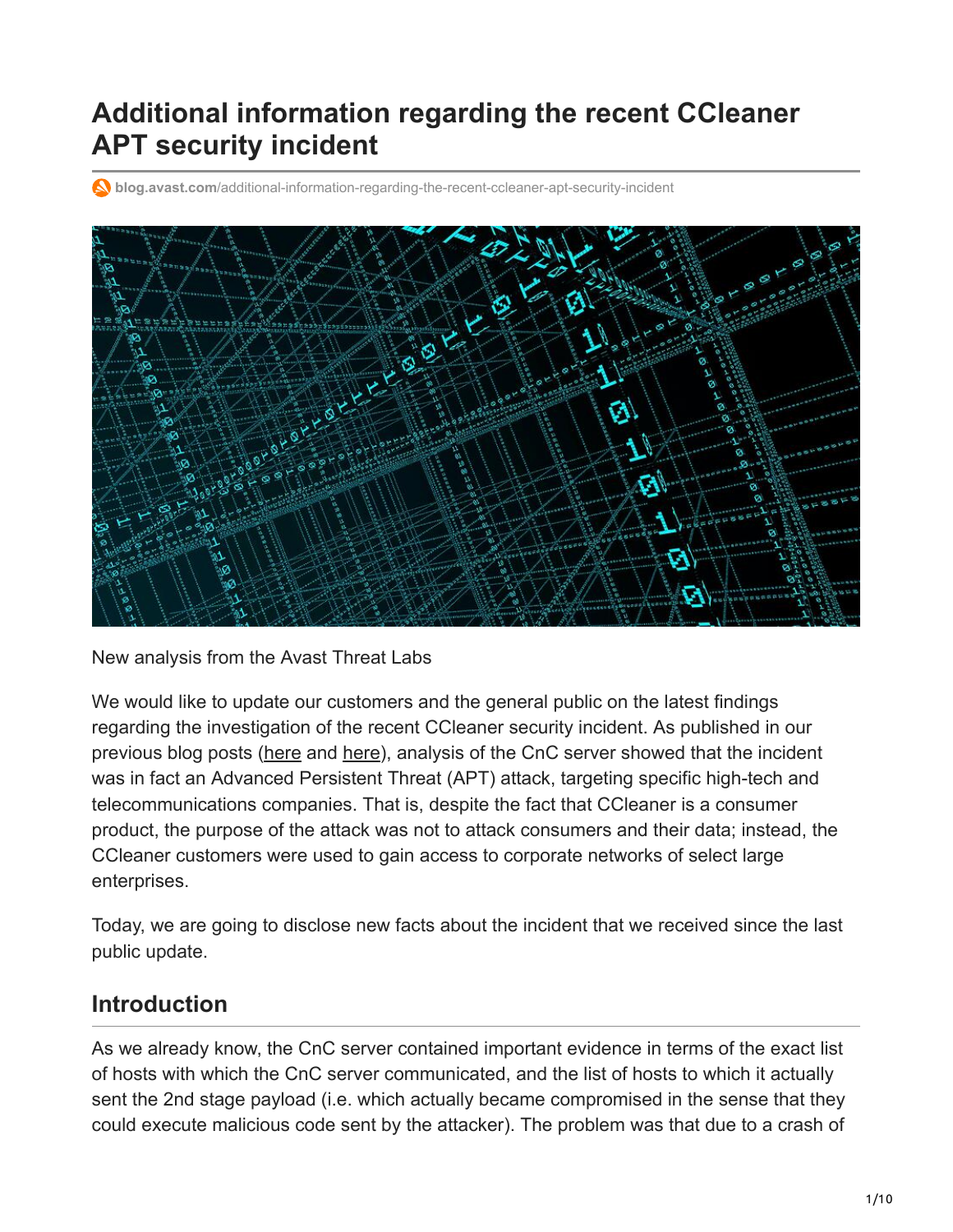the database, there were only about 3.5 days' worth of data. Our hypothesis was that this occurred because of the server running out of disk space on September 10, leading the operator to a full rebuild of the database.

However, further investigation revealed that the attackers backed up the data from the crashed CnC server to another server before rebuilding the database. Thanks to the continued work of the Avast Threat Labs team and the help from US law enforcement personnel. The server's IP address was 216.126.225.163, it featured the same self-signed SSL certificate (issued for speccy.piriform.com) and stack-wise, had a typical "LAMP" configuration: CentOS release 6.9 with Apache 2.2.15, PHP 5.3.3, but most importantly, a MySql database that turned out to contain data going back to August 18. Access to this backup server allowed us to assemble what we believe is the complete database (the only missing piece is a 40-hour window between 2017-09-10 19:03:18 and 2017-09-12 9:58:47 UTC, i.e. between the crash of the original CnC DB and the creation of the new one; it is not clear how the CnC server behaved in that period).

The main findings from the complete database are as follows:

- The total number of connections to the CnC server was 5,686,677.
- The total number of unique PCs (unique MAC addresses) that communicated with the CnC server was 1,646,536.
- The total number of unique PCs that received the 2nd stage payload was 40.

## **PCs and Companies that received the 2nd stage payload**

The most important piece of information is the content of the "OK" table in the database, which lists the machines that successfully received the 2nd stage payload and were therefore really "infected" with potentially malicious code (although we haven't been able to isolate that code yet, as it probably came from additional layers which are still the focus of additional investigation).

Here is the complete list of companies / domains affected, together with the number of impacted PCs: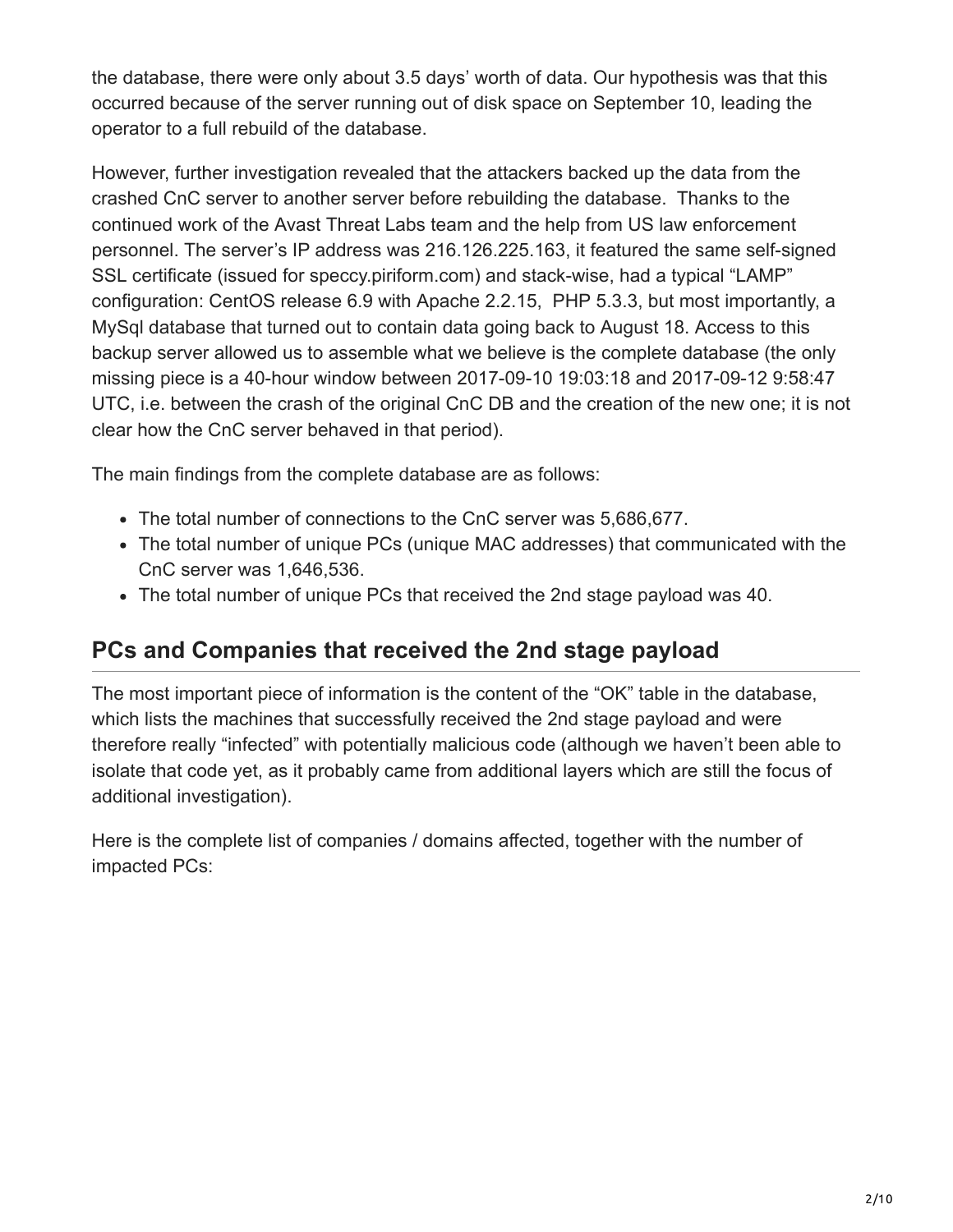| <b>Domain</b>                                     | Industry | Country    | Number of<br>impacted PCs |
|---------------------------------------------------|----------|------------|---------------------------|
| cht.com.tw                                        | Telco    | Taiwan     | 13                        |
| nsl.ad.nec.co.jp                                  | Tech     | Japan      | 10                        |
| samsung<br>samsung.sk<br>samsung.sepm             | Tech     | Korea      | 5                         |
| corpnet.asus<br>paskey.corpnet.asus               | Tech     | Taiwan     | 2                         |
| ad.fip.fujitsu.com<br>domain.ftsp.ten.fujitsu.com | Tech     | Japan      | $\overline{2}$            |
| am.sony.com                                       | Tech     | Japan      | 2                         |
| infoview2u.dvrdns.org                             | Internet | <b>USA</b> | 1                         |
| uk.pri.o2.com                                     | Telco    | <b>UK</b>  | 1                         |
| gg.gauselmann.com                                 | Gaming   | Germany    | 1                         |
| singtel                                           | Telco    | Singapore  | 1                         |
| intel.com                                         | Tech     | <b>USA</b> |                           |
| vmware.com                                        | Tech     | <b>USA</b> | 1                         |

We have reached out to all these companies, with the aim of providing them with detailed information about the incident, list of impacted computers, and additional IOCs that can be used to detect the infection and take corrective actions.

Worth noting is that about 40 PCs out of 2.27M had the compromised version of CCleaner product installed, i.e. 0.0018% of the total -- a truly targeted attack.

The list of companies (domains) evolved over time, and the detailed logs found on the SQL database server suggest that the bad actors were trying to identify suitable hosts not just by a pre-determined list, but also by looking into what kind of PC hosts have actually been available to them in the sense that they had PCs with CCleaner connecting to the CnC. Following is a list of targets that were of potential interest, but were not attacked by the 2nd stage payload: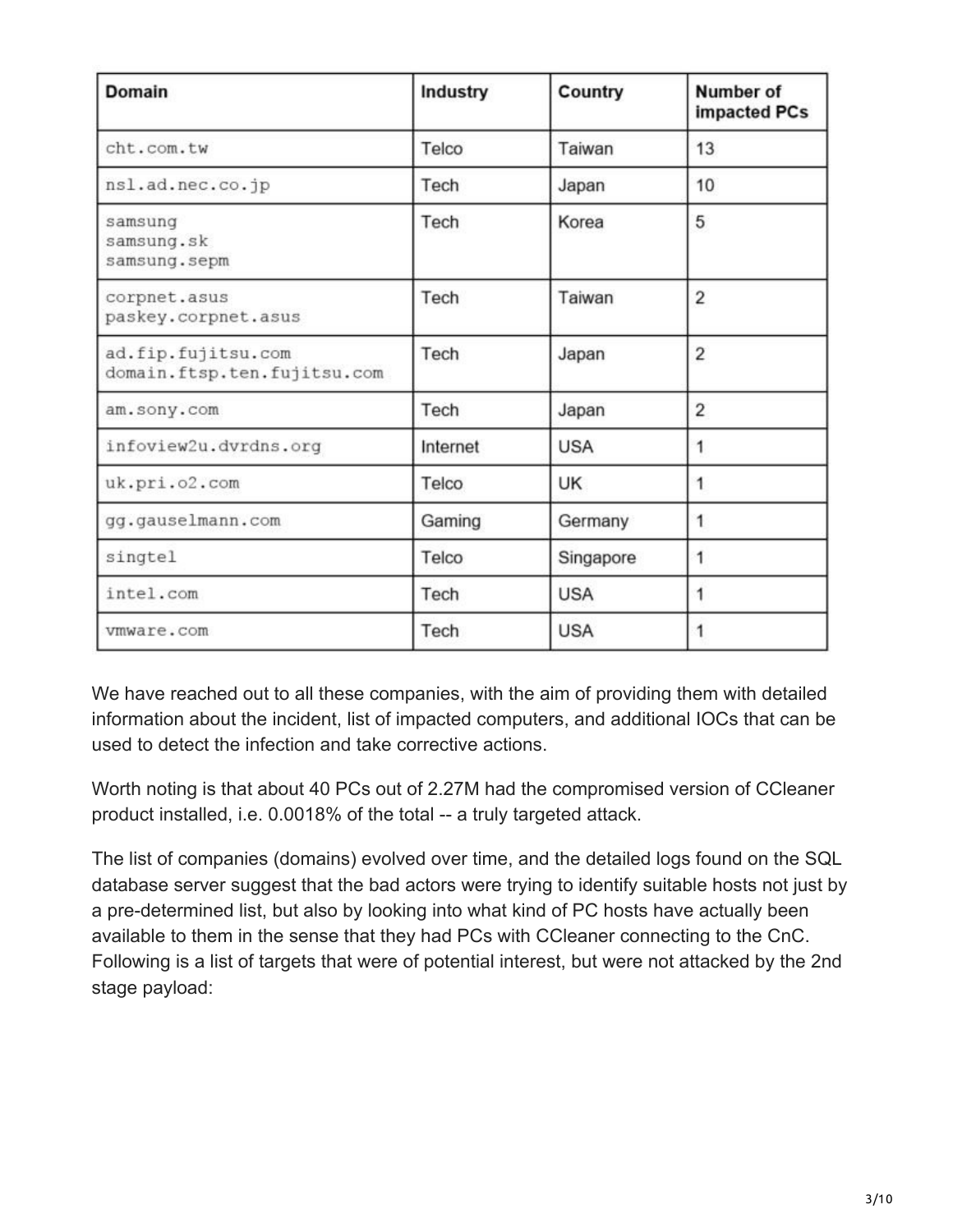| <b>Domain</b>                                     | Industry | Country    | Number of<br>impacted PCs |
|---------------------------------------------------|----------|------------|---------------------------|
| htcgroup.corp                                     | Tech     | Taiwan     | 0                         |
| linksys                                           | Tech     | <b>USA</b> | 0                         |
| apo.epson.net                                     | Tech     | Japan      | 0                         |
| vf-es.internal.vodafone.com                       | Telco    | UK         | 0                         |
| ntdev.corp.microsoft.com                          | Tech     | <b>USA</b> | 0                         |
| dlink.com                                         | Tech     | Taiwan     | 0                         |
| hq.gmail.com                                      | Tech     | <b>USA</b> | 0                         |
| dfw01.corp.akamai.com                             | Internet | <b>USA</b> | 0                         |
| msi.com.tw                                        | Tech     | Taiwan     | 0                         |
| cisco.com                                         | Tech     | <b>USA</b> | 0                         |
| cyberdyne.jp<br>cyberdyne.local<br>cyberdyne.root | Tech     | Japan      | 0                         |
| tti-ecm.local<br>tti.local<br>tti.on.ca           | Military | Canada     | 0                         |
| godaddy                                           | Internet | <b>USA</b> | 0                         |

Clearly, the logs also indicate that the attackers were looking for additional high-profile companies to target, some of them potentially leading to additional supply-chain attacks (Carriers / ISPs, server hosting companies and domain registrars).

Interestingly enough, the two corporations with the highest number of impacted PCs (cht.com.tw and nsl.ad.nec.co.jp) were actually missing in the list of targeted domains on the CnC server at the time it was taken down. This suggests that the attackers actively removed these companies from the list after the payload had been delivered.

## **Origin of the attacker**

In the previous post, we talked about the fact that there were multiple clues suggesting that the attack may be originating from China, including multiple instances of PHP code found on the CnC server, the myPhpAdmin logs, and the similarity of certain code snippets to a previous APT attack attributed to China.

The problem with all these indications is that they are all very easy to forge: they might have been added simply to make investigation more difficult and to hide the true origin.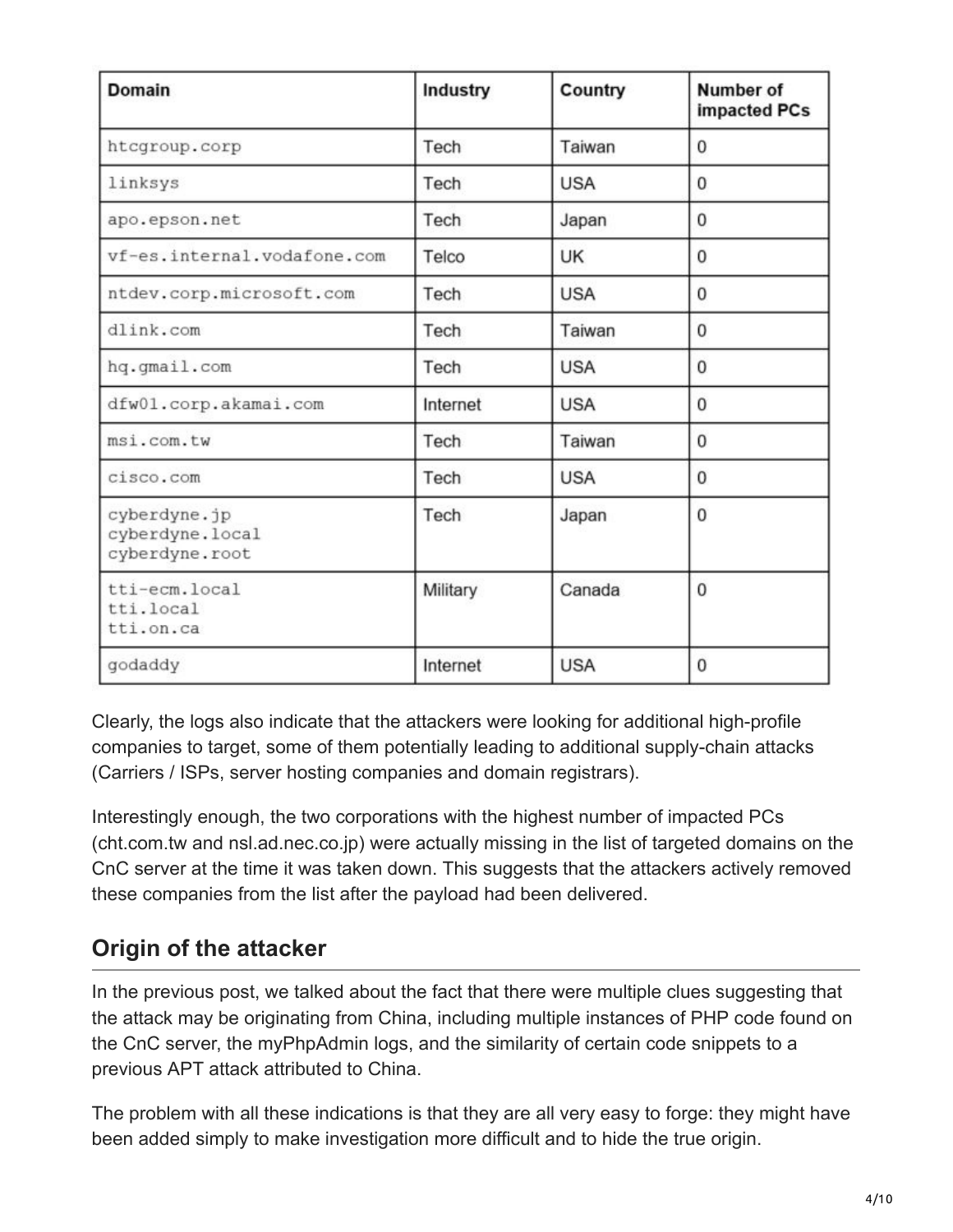So, during our investigation, we tried to take a slightly different approach. We noticed that there have been a relatively large number of operator connections to the CnC server; the server apparently required a lot of manual maintenance work. In total, the operator connected to the server 83 times (plus 17 more times to the backup server), to do various things from installing and setting up the systems to monitoring it and resolving respective issues, such as to fix the crashed database. Which made us think that this was in fact someone's 'day job'. The hypothesis was further supported by the fact that there were many fewer connections to the server on Saturdays, and almost no connections on Sundays.

Now, with that hypothesis in place, the obvious thing to do was to plot the operator connections to the server in a chart and try to determine the time zone in which the attacker resided.



The result looked like this:

There is a clear pattern, which is in fact quite typical for IT workers: an 8-hour working day, followed by 4-5 hours of inactivity in the afternoon/evening and then additional connections during a 5-hour block in the evenings.

Given the typical working day starts at 8AM or 9AM, this leads us to the most likely location of the attacker in the time zone UTC  $+$  4 or UTC  $+$  5, leading us to Russia or the eastern part of Middle East / Central Asia and India. Furthermore, given the clear lack of traffic on Saturdays and Sundays, it would indicate that it [wasn't an Arabic country.](https://en.wikipedia.org/wiki/Workweek_and_weekend)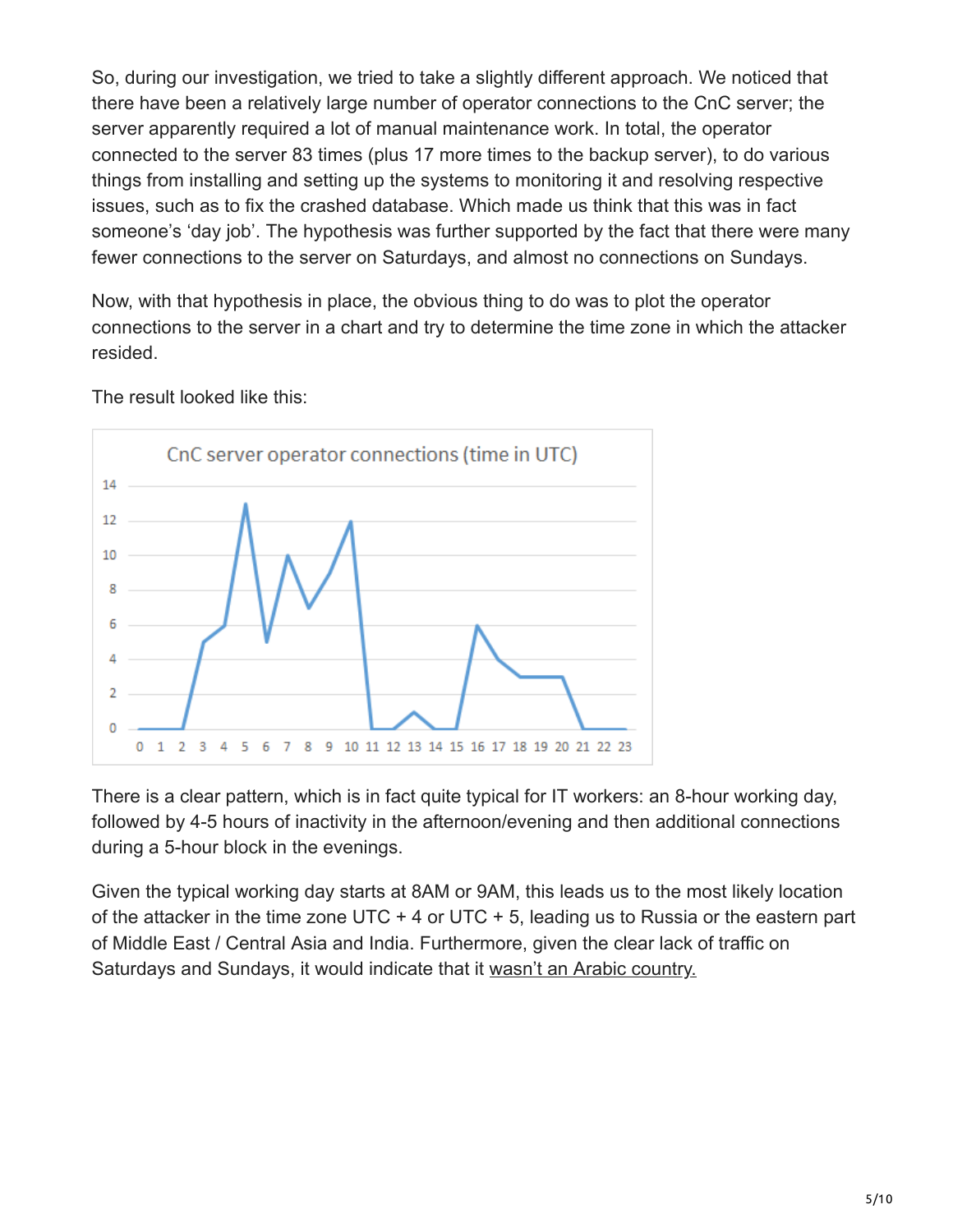

Another possible explanation is that there were multiple people involved in the operation, each working from a different time zone.

It is worth noting that, despite there being a large number of tech / telco companies in China, Russia and India, there are no companies from these countries on the list of companies targeted by this attack.

## **Investigation process and next steps**

We are continuing our investigation of the incident: working with law enforcement, partner companies and a professional firm specializing in incident response operations to move quickly in the right direction. Our security team has reached out to all companies proven to be part of the 2nd stage, and we're committed to working with them to resolve the issue fully. Obviously, the fact that the 2nd stage payload has been delivered to a computer connected to a company network doesn't mean that the company network has been compromised. However, proper investigation is in order and necessary to fully understand the impact and take remediation actions. From our side, we continue working on getting access and analyzing the additional stages of the payload (post stage 2). We will post an update as soon as we learn more.

# **IOCs**

The following is an updated list of IOCs.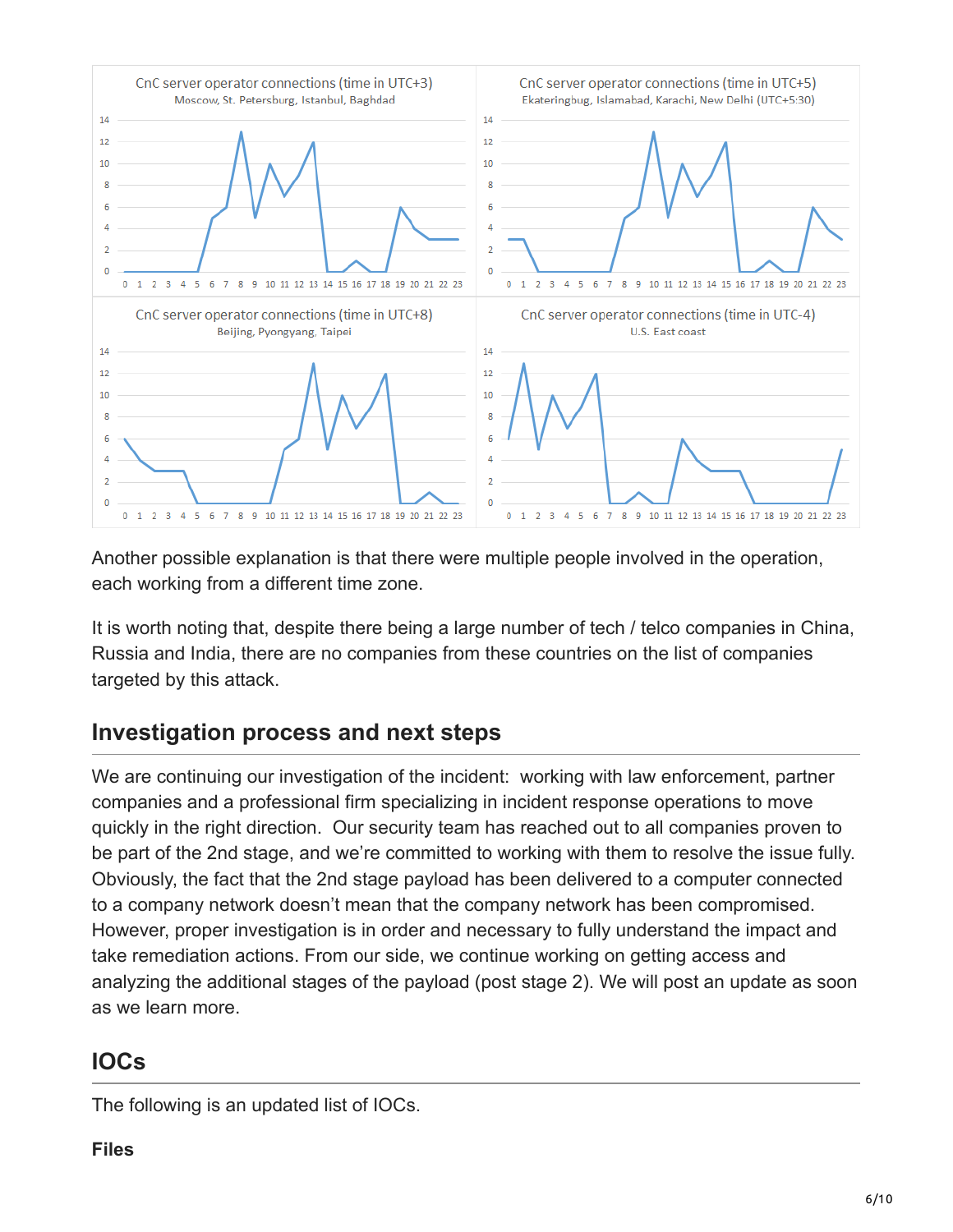#### **1st stage**

04bed8e35483d50a25ad8cf203e6f157e0f2fe39a762f5fbacd672a3495d6a11 - CCleaner installer (v5.33.0.6162)

0564718b3778d91efd7a9972e11852e29f88103a10cb8862c285b924bc412013 - CCleaner installer (v5.33.0.6162)

1a4a5123d7b2c534cb3e3168f7032cf9ebf38b9a2a97226d0fdb7933cf6030ff - CCleaner installer (v5.33.0.6162)

276936c38bd8ae2f26aab14abff115ea04f33f262a04609d77b0874965ef7012 - CCleaner installer (v5.33.0.6162)

2fe8cfeeb601f779209925f83c6248fb4f3bfb3113ac43a3b2633ec9494dcee0 - CCleaner installer (v5.33.0.6162)

3c0bc541ec149e29afb24720abc4916906f6a0fa89a83f5cb23aed8f7f1146c3 - CCleaner installer (v5.33.0.6162)

4f8f49e4fc71142036f5788219595308266f06a6a737ac942048b15d8880364a - CCleaner installer (v5.33.0.6162)

7bc0eaf33627b1a9e4ff9f6dd1fa9ca655a98363b69441efd3d4ed503317804d - CCleaner installer (v5.33.0.6162)

a013538e96cd5d71dd5642d7fdce053bb63d3134962e2305f47ce4932a0e54af - CCleaner installer (v5.33.0.6162)

bd1c9d48c3d8a199a33d0b11795ff7346edf9d0305a666caa5323d7f43bdcfe9 - CCleaner installer (v5.33.0.6162)

c92acb88d618c55e865ab29caafb991e0a131a676773ef2da71dc03cc6b8953e - CCleaner installer (v5.33.0.6162)

e338c420d9edc219b45a81fe0ccf077ef8d62a4ba8330a327c183e4069954ce1 - CCleaner installer (v5.33.0.6162)

36b36ee9515e0a60629d2c722b006b33e543dce1c8c2611053e0651a0bfdb2e9 - CCleaner.exe (32-bit v5.33.0.6162)

6f7840c77f99049d788155c1351e1560b62b8ad18ad0e9adda8218b9f432f0a9 - CCleaner.exe (32-bit v5.33.0.6162)

a3e619cd619ab8e557c7d1c18fc7ea56ec3dfd13889e3a9919345b78336efdb2 - CCleanerCloud - installer (32-bit v1.7.0.3191)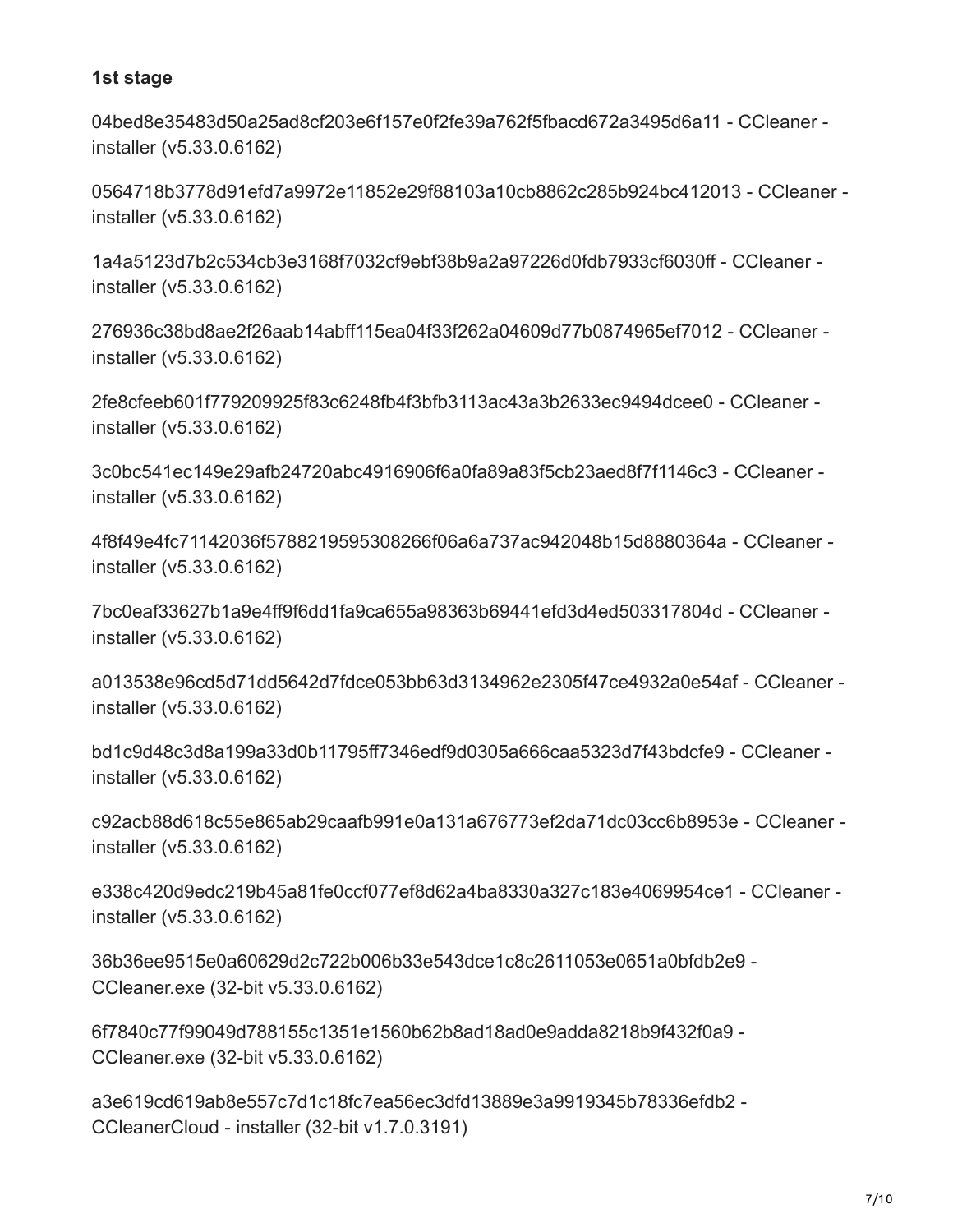0d4f12f4790d2dfef2d6f3b3be74062aad3214cb619071306e98a813a334d7b8 - CCleanerCloudAgent.exe (32-bit v1.7.0.3191)

9c205ec7da1ff84d5aa0a96a0a77b092239c2bb94bcb05db41680a9a718a01eb - CCleanerCloudAgentHealtCheck.exe (32-bit v1.7.0.3191)

bea487b2b0370189677850a9d3f41ba308d0dbd2504ced1e8957308c43ae4913 - CCleanerCloudTray.exe (32-bit v1.7.0.3191)

3a34207ba2368e41c051a9c075465b1966118058f9b8cdedd80c19ef1b5709fe - 1st stage payload DLL found in CCleaner

19865df98aba6838dcc192fbb85e5e0d705ade04a371f2ac4853460456a02ee3 - 1st stage payload DLL found in CCleanerCloud

#### **2nd stage**

dc9b5e8aa6ec86db8af0a7aa897ca61db3e5f3d2e0942e319074db1aaccfdc83 - 2nd stage payload DLL (GeeSetup\_x86.dll) a414815b5898ee1aa67e5b2487a11c11378948fcd3c099198e0f9c6203120b15 - loader of the 2nd stage payload (64-bit) 7ac3c87e27b16f85618da876926b3b23151975af569c2c5e4b0ee13619ab2538 - loader of the 2nd stage payload (32-bit) 4ae8f4b41dcc5e8e931c432aa603eae3b39e9df36bf71c767edb630406566b17 - inner DLL of the 2nd stage payload (64-bit) b3badc7f2b89fe08fdee9b1ea78b3906c89338ed5f4033f21f7406e60b98709e - inner DLL of the 2nd stage payload (32-bit) a6c36335e764b5aae0e56a79f5d438ca5c42421cae49672b79dbd111f884ecb5 - inner DLL of the 2nd stage payload (32-bit)

### **CnC**

#### **IPs**

216.126.225.148 - CnC of the 1st stage payload

216.126.225.163 - backup server of CnC 216.126.225.148

### **URLs (all used for obtaining IP address of the 2nd stage CnC)**

get.adoble[.]com

https://github[.]com/search?q=joinlur&type=Users&u=✓

https://en.search.wordpress[.]com/?src=organic&q=keepost

#### **DGA (used by the 1st stage payload)**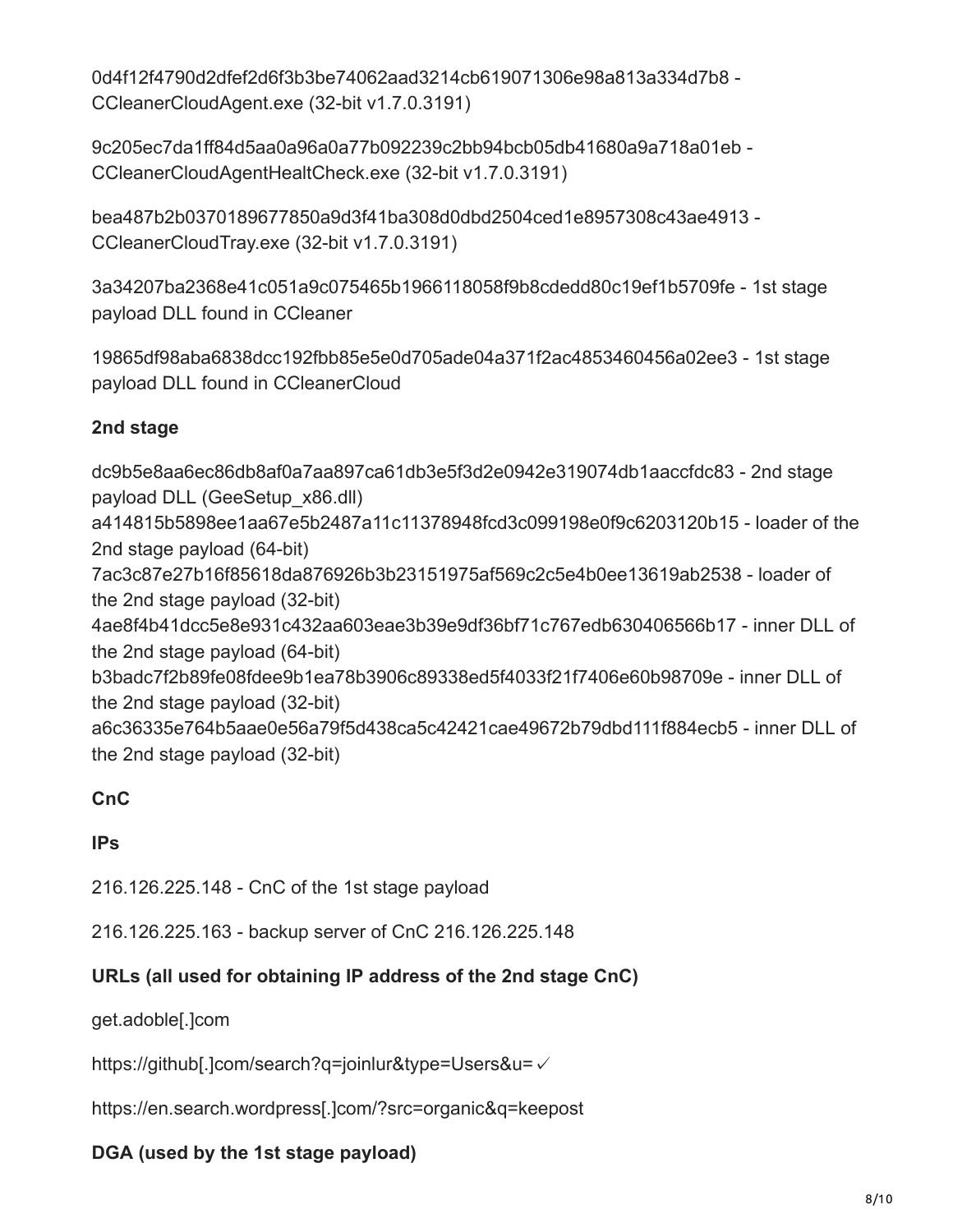ab8cee60c2d.com - valid for 2017-08

ab1145b758c30.com - valid for 2017-09

ab890e964c34.com - valid for 2017-10

ab3d685a0c37.com - valid for 2017-11

ab70a139cc3a.com - valid for 2017-12

ab3c2b0d28ba6.com - valid for 2018-01

ab99c24c0ba9.com - valid for 2018-02

ab2e1b782bad.com - valid for 2018-03

ab253af862bb0.com - valid for 2018-04

ab2d02b02bb3.com - valid for 2018-05

ab1b0eaa24bb6.com - valid for 2018-06

abf09fc5abba.com - valid for 2018-07

abce85a51bbd.com - valid for 2018-08

abccc097dbc0.com - valid for 2018-09

ab33b8aa69bc4.com - valid for 2018-10

ab693f4c0bc7.com - valid for 2018-11

ab23660730bca.com - valid for 2018-12

#### **Windows Registry**

HKLM\SOFTWARE\Piriform\Agomo\MUID - used by the 1st stage payload

HKLM\SOFTWARE\Piriform\Agomo\NID - used by the 1st stage payload

HKLM\SOFTWARE\Piriform\Agomo\TCID - used by the 1st stage payload

HKLM\SOFTWARE\Microsoft\Windows NT\CurrentVersion\WbemPerf\HBP - used by the 2nd stage payload

HKLM\SOFTWARE\Microsoft\Windows NT\CurrentVersion\WbemPerf\001 - used by the 2nd stage payload